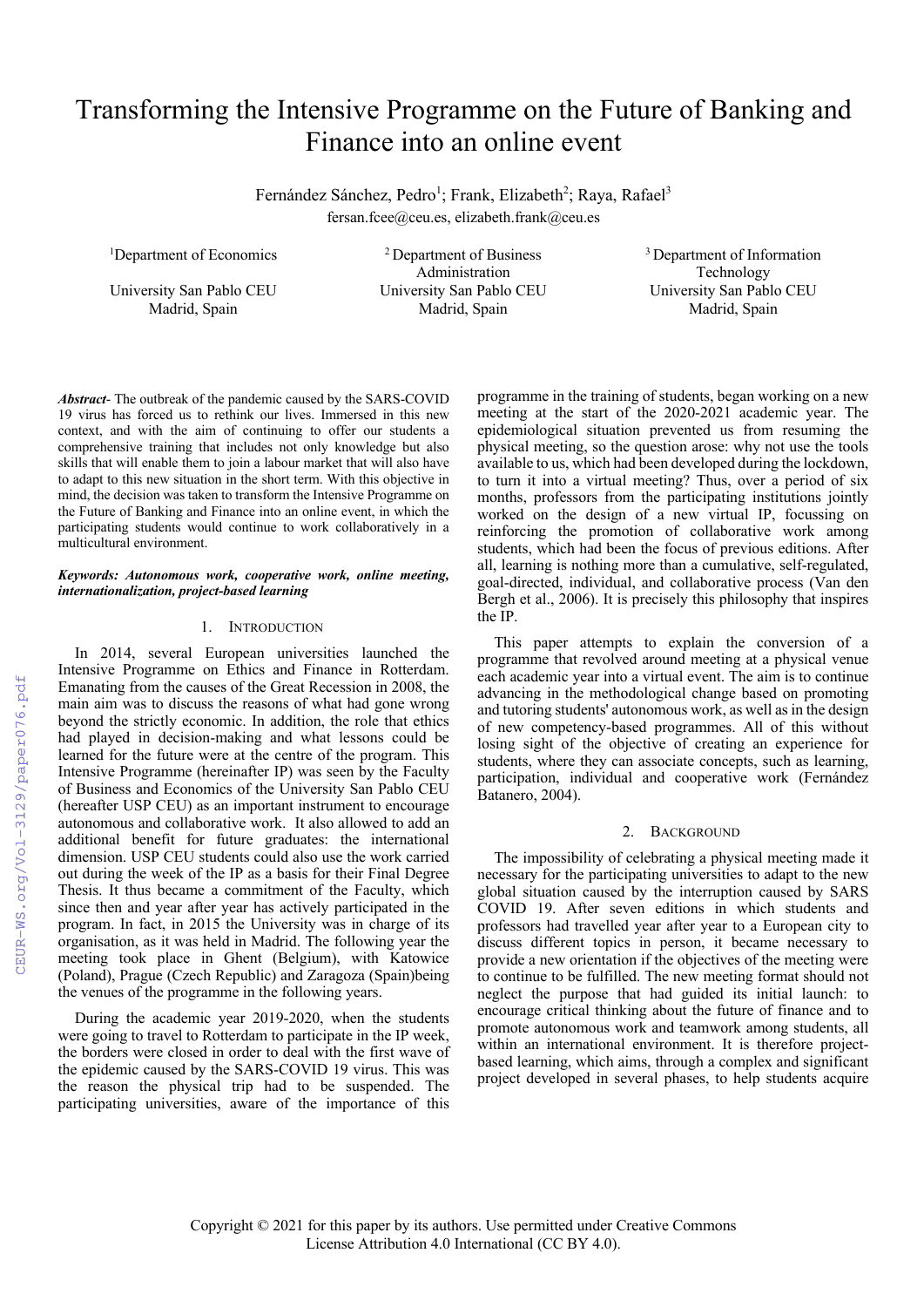certain skills by promoting autonomous and collaborative work (García Valcárcel and Basilotta, 2017).

The design of the new IP also benefited from the development of IT tools that had made it possible to transform face-to-face work into remote work during the global shutdown.

## *A. Objectives*

From September 2020 to February 2021, a working group was set up consisting of professors from the University of Inholland (The Netherlands), University College Ghent (Belgium), University of Economics in Katowice (Poland), University of Heilbronn (Germany), University of Administration and Finance Prague (Czech Republic), University of Zaragoza (Spain), and University San Pablo CEU of Madrid (Spain). Through weekly meetings via Microsoft Teams, working groups were set up to design the new IP. Thus, making it possible to convert the IP into a virtual meeting, incorporating important new features, including the reinforcement of cooperative work. It should be stressed that this transformation has not consisted in only doing online what was previously done in person. The changes have gone much further, as the dynamics of the meeting have been substantially modified to making it more collaborative. In addition, the interrelation of the different topics in which the meeting was organised has been enhanced.

## *B. Target Audience*

Students in the final years of the Bachelor degrees in Business Administration and Management or Economics from the Faculties of Economics and Business Studies of different European universities. All students showing special interest in the field of finance.

# 3. DESCRIPTION

The following lines will explain the main novelties introduced in the IP for the academic year 2020-2021. To this end, the two phases of the IP will be analysed: the preparatory phase (pre-IP) and the actual IP-week.

# *A. The preparation phase or pre-PI*

It is perhaps in this phase that the most profound changes have taken place. This stage used to begin in January of the academic year in which the meeting was held. Once the students from each institution had been selected to participate, they had to choose a specific topic from among those discussed at the IP:

# Topic 1: Business Rating

Topic 2: Taxation, financial regulation, sustainable fiscal and monetary policy

# Topic 3: Corporate Governance

Topic 4: Evolution of Banking 2030 and beyond // the influence of Fintech

# Topic 5: Alternative ways of financing for SMEs

Topic 6: Socially Responsible Investment (SRI) // Sustainable Developments in Banking and Finance

The selection processes vary from university to university. In case of University San Pablo CEU, four aspects were taken into account for the student selection: the average grade of the academic transcript, the level of English, a motivation letter and a group dynamics exercise. Similarly, the incentive systems vary greatly in each institution: our students use it as a basis for their Final Degree Thesis. At other universities the participation in the IP allows students to obtain ECTS credits, and in yet other institutions students participate because they are simply interested in the topic of the meeting.

Each participant is placed in one of the 6 topic groups. Based on the guidelines presented in the student handbook (where the objectives of each topic and the topic literature are defined). Each student had to answer a series of questions. The aim of this preliminary work was both for the students to acquire the necessary theoretical knowledge on the subject, and for them to handle information on the specific situation in their country. Each topic was led by two topic teachers, who acted as mentors and guided the students in their answers. Answers had to be uploaded on the MS Teams platform one week before the meeting. The aim of this preparatory phase was to encourage participants to work independently. To help achieve this goal, WhatsApp groups were created for each topic, where students were asked to post short presentations, explain their concerns and their day-to-day lives, and raise doubts or questions about the individual work to be done.

The preparatory phase of the virtual IP has changed substantially in the 2020-21 academic year, although there are aspects that remain unchanged. The topics remain the same, but between February and March students had to both answer questions on their specific topic and prepare a group paper based on this autonomous work supported by the questions. At all times they continue to be advised by the two or three teachers tutoring the group. WhatsApp and e-mail continue to be used as support tools. In addition, the use of the Microsoft Teams platform is added, through which meetings are held, individual documents can be uploaded and, most importantly, a joint document is prepared collaboratively.

In the pre-covid IP, the elaboration of an international paper was done at the physical IP week meetings. During the week of the meeting, the students produced an academic paper on the topic under study. Now, in the virtual IP this work was done in the preparatory phase. The teachers set a timetable for each of the topics and the team members had to answer the questions posed (there is no change from the previous situation). Like a jigsaw puzzle, the aim is for them to acquire knowledge and information in order to prepare the scientific paper. This paper had to be finalised before the beginning of the virtual IP week meeting, and was the result of the student collaboration of each topic group, (always under the supervision of their teachers). As mentioned above, Microsoft Teams allows to make comments, suggestions and propose changes through its file sharing system. Ultimately, it greatly facilitates collaborative work. It is no longer necessary for students and teachers to be physically present. Everyone can work from their own institution/home and country of residence.

The main change introduced in this preparatory phase of the IP has therefore consisted in doing what was previously done throughout the entire IP, that is the preparatory phase and during the IP week meeting. The objective now is to promote collaborative work, as will be explained further on. Now, the different groups have to collaborate with each other. This is fundamental with view to the virtual meeting.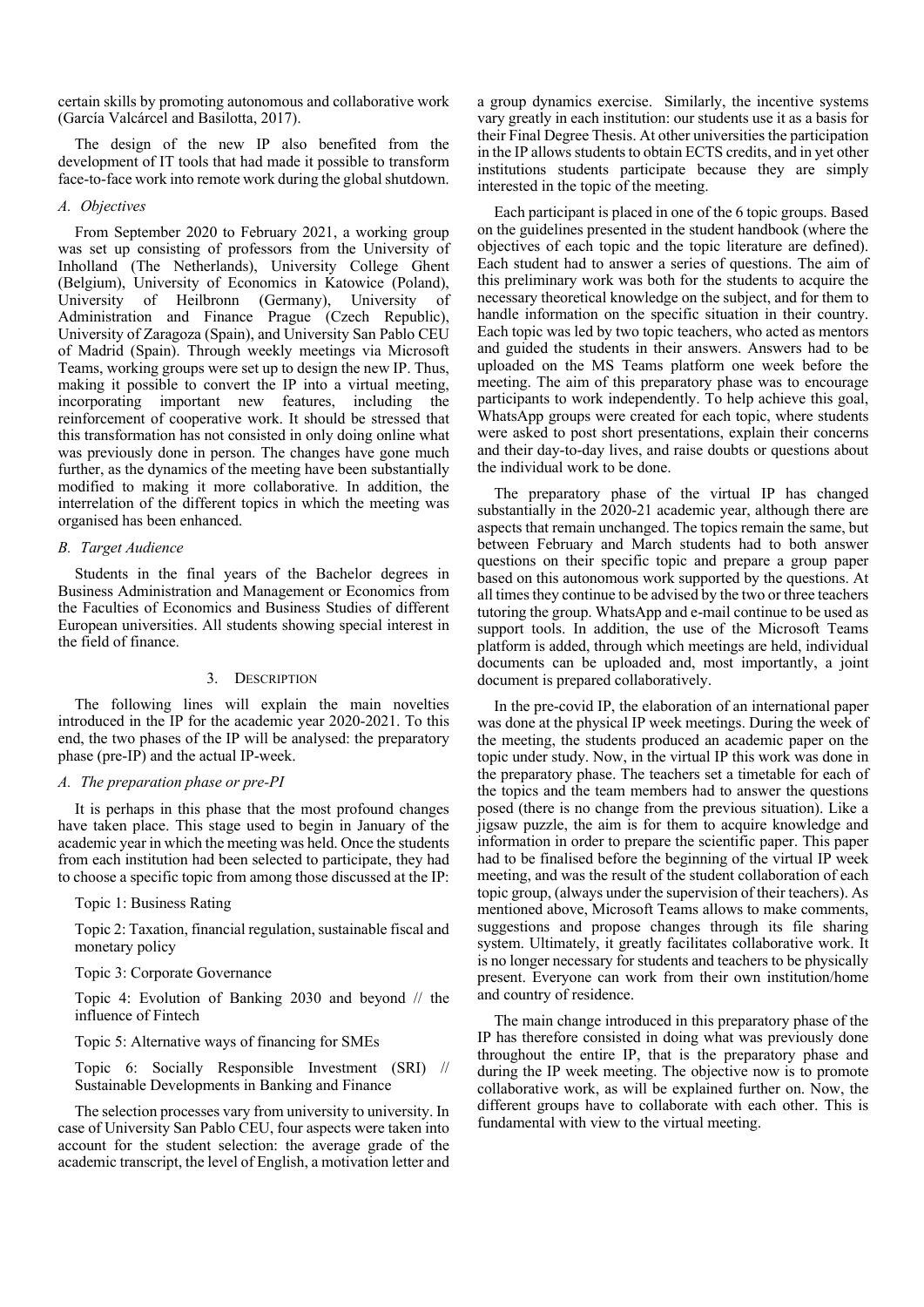#### *B. The online IP Week*

As mentioned above, prior to the restrictions on the freedom of movement as a result of the pandemic, the IP took place faceto-face in a European city. During one week, students and teachers carried out a series of activities including a multicultural meeting, cultural visits to institutions and to the city, and a lecture on a topic related to the future of banking and finance given by a renowned professional. They had to write an international paper and defend it through a presentation. The students' work (the paper and the presentation) was also graded by the professors. For more detailed information, see Fernández Sánchez and Frank (2019).

The transformation of the IP into a fully virtual meeting has meant that this dynamic has changed completely. The international paper that was previously produced by each group of students during the face-to-face meeting is now finalised in the pre-IP phase. So, what do the students do during the three days of the virtual meeting? In order to enhance teamwork and collaboration, the topics are matched in pairs. The aim is to deepen students' knowledge by comparing, applying and presenting results between the different topics. The new groups had to analyse how the two topics are interrelated and influence each other. The three groups, resulting from the pairing of the 6 topics, were:

Group 1: where students who researched topics 1 and 2 work together.

Group 2: resulting from bringing together students who worked on topics 3 and 6.

Group 3: in which students who researched topics 4 and 5 work together.

On the starting day of the virtual IP week and in order for the students to get to know each other, as they previously had only had contact with their topic group partners, an activity was set up for them to interact with the participants of the other topics, whom they did not yet know. This activity was a virtual intercultural Escape Room, in which several teams competed against each other to be the first to finish a game of clues and tests; and subsequently win a small prize. This game allowed them to develop skills such as teamwork, languages (English), leadership and working under pressure. In addition, it was essential that the student develops a deep understanding of different cultural contexts (as the game was about a journey through different European enclaves). The success of this globalised, virtual teamwork requires specific skills to navigate cultural differences (Meyer, 2014).

Once this virtual game was over, the 3 groups start working on the drafting of the addendum. First, using a video and a pecha-kucha format presentation, they presented the main objectives of their own topic and the conclusions they had reached at the end of the preparatory phase to their colleagues from the other topic. This way, the process of discussion of the relations between the two topics and the elaboration of an academic paper, that would be incorporated as an addendum begins. Once again, the MS Teams platform became the tool that facilitated collaborative work among students.

From Monday to Wednesday and under the supervision of the teachers of the respective topics, each of the three groups worked to finalize the addendum by Wednesday morning. On Wednesday afternoon, the joint topic groups had to present the main objectives of their work, as well as the conclusions reached, to the rest of their colleagues of the other groups. In parallel, during this stage, guest lectures were given by professors from different financial and governmental institutions. Timetables were set so that students could connect to these master classes related to the topics under discussion.

As a summary, Table 1 shows a comparison of the activities planned in each of the IP phases, as well as the objectives pursued by them, before the pandemic broke out and now that the IP has become a virtual meeting.

#### **Table 1**

*Activities and objectives of the pre-COVID IP and the virtual IP*

|                   | <b>IP</b> before<br><b>COVID</b>                                                                   | <b>Virtual IP</b>                                                                                                                                            |
|-------------------|----------------------------------------------------------------------------------------------------|--------------------------------------------------------------------------------------------------------------------------------------------------------------|
|                   | Pre IP                                                                                             | Pre IP                                                                                                                                                       |
| Activities        | Respond to the issues<br>specific to each topic                                                    | Answering the questions<br>specific to each topic,<br>Producing a scientific<br>paper on the topic                                                           |
| <b>Objectives</b> | Promotion of<br>autonomous work                                                                    | Promotion of autonomous<br>work,<br>Promotion of collaborative<br>work                                                                                       |
|                   | <b>Physical IP Week</b>                                                                            | Virtual IP Week                                                                                                                                              |
| Activities        | Preparation of a<br>scientific paper on the<br>theme of the topic,<br>Presentation of the<br>work. | Presentation of the topic,<br>Elaboration of a joint<br>scientific work between<br>two topics, the addendum,<br>Presentation of the work in<br>groups        |
| <b>Dijectives</b> | Promotion of<br>collaborative work,<br>Promotion of<br>communication skills                        | Promotion of collaborative<br>work,<br>Promotion of<br>communication skills,<br>Promotion of critical<br>thinking,<br>Development of<br>technological skills |

#### 4. RESULTS

Have the objectives of radically transforming the IP to adapt to the new situation resulting from the pandemic been achieved? As this is the first year, we can only refer to the results obtained in this first edition. Out of a total of 32 students, 23 answered a questionnaire on different aspects of the virtual IP, i.e., 72% of the participants. This questionnaire consisted of several sections in which participants were asked about different aspects of the meeting.

In general terms and as can be seen in Table 2, students show a high degree of satisfaction with the virtual IP (a score of 4.38 out of 5), as well as with its structure. They also agree that the IP can open new career opportunities for them. Overall, these results are very satisfactory, especially considering that this was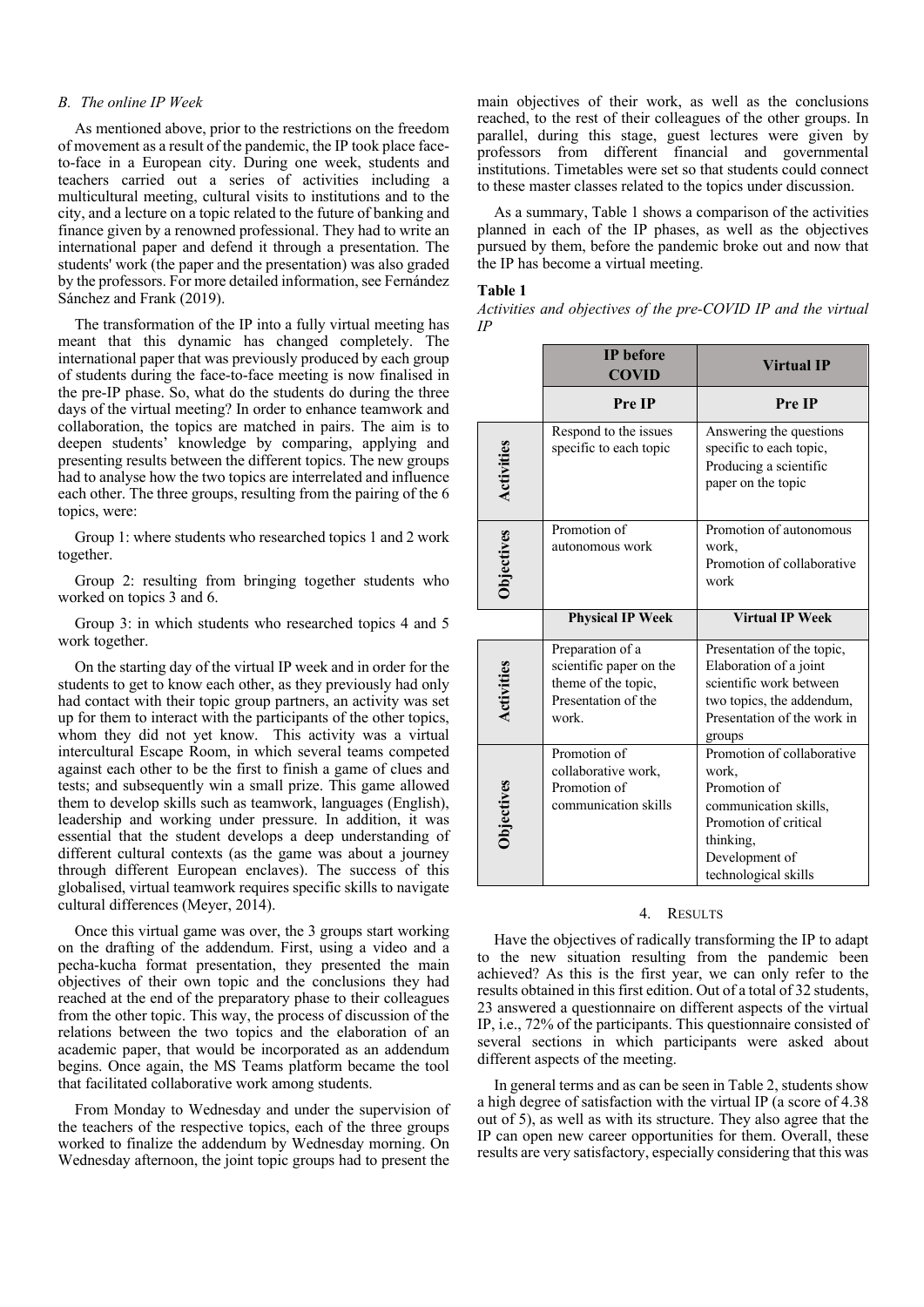the first time the virtual meeting had taken place and that its dynamics had changed completely.

## **Table 2**

*General evaluation of the IP*

|                                                | Points   |
|------------------------------------------------|----------|
|                                                | (over 5) |
| How satisfied are you with the duration of the |          |
| preparatory phase of the IP (25 January - 14)  | 4.23     |
| March?)?                                       |          |
| How satisfied are you with the duration of the | 4.35     |
| IP days $(15-17 \text{ March})$ ?              |          |
| The IP and international experience will allow | 4.1      |
| me to improve my chances in the labour market  |          |
| Overall evaluation of the IP                   | 4.38     |

As shown in table 3, students were interested in participating in the IP because of the possibility it offered to work in an international environment. This was the main factor driving their participation (for 95% of respondents). In second and third place were foreign language practice and the IP theme itself, i.e., to deepen their knowledge of the financial world, which motivated their interest in participating in the IP. On the other hand, the least important reason was to obtain ECTS credits (for 26% of the students it was not at all decisive). It should be remembered that many of the universities attending the IP did not award credits to their students for their participation in the IP, which would explain this result.

# **Table 3**

*What motivated your decision to participate in the IP?*

|                                         | <b>SA</b> | $\mathbf{A}$ | N     | D     | <b>SD</b> | NA    |
|-----------------------------------------|-----------|--------------|-------|-------|-----------|-------|
| <b>ECTS</b><br>recognition              | 22%       | 39%          | 4%    | 9%    | 26%       | $0\%$ |
| The theme of<br>the IP                  | 35%       | 43%          | 22%   | $0\%$ | $0\%$     | $0\%$ |
| Foreign<br>language skills<br>(English) | 39%       | 48%          | 4%    | $4\%$ | $0\%$     | 4%    |
| Internacional<br>experience             | 65%       | 30%          | $4\%$ | $0\%$ | $0\%$     | $0\%$ |
| Enhancing<br>"virtual" skills           | 9%        | 35%          | 43%   | 9%    | $0\%$     | 4%    |
| Future career                           | 17%       | 52%          | 30%   | $0\%$ | $0\%$     | $0\%$ |
| Networking<br>opportunities             | 26%       | 48%          | 17%   | $4\%$ | $0\%$     | $4\%$ |

Note: SA (Strongly agree), A (Agree), N (Neither agree nor disagree), D (Disagree), SD (Strongly disagree), NA (don't know, no answer)

Have the objectives of the IP been met? As can be seen from table 4, the answer is affirmative. Apart from the academic skills obtained (96% of students agree or strongly agree that they have obtained them), satisfaction with teamwork skills (96%) and cooperation in a multicultural environment (91%) should be highlighted. The acquisition of virtual skills is the lowest rated (the only one where  $4\%$  strongly disagreed), perhaps because the last year has forced us all to update our skills in this regard. From this perspective, students consider that participating in the IP has not substantially improved them, because they had already developed them previously.

## **Table 4**

*After completing the IP, which of the following skills have you obtained*

|                                                  | <b>SA</b> | $\mathbf{A}$ | N     | <b>SD</b> |
|--------------------------------------------------|-----------|--------------|-------|-----------|
| Academic, related to the<br>content of the IP    | 43%       | $52\%$       | $4\%$ | $0\%$     |
| Collaborating in a virtual<br>international team | 48%       | 48%          | $4\%$ | $0\%$     |
| Cooperating in a<br>multicultural environment    | 43%       | 48%          | 9%    | $0\%$     |
| Building an international<br>network of contacts | 30%       | 52%          | 17%   | $0\%$     |
| English language<br>proficiency                  | 35%       | 52%          | 13%   | $0\%$     |
| Virtual skills                                   | 13%       | 61%          | 22%   | $4\%$     |

Note: SA (Strongly agree), A (Agree), N (Neither agree nor disagree), SD (Strongly disagree)

Finally, in order to identify the strengths and weaknesses of the IP, students were asked about different aspects of the IP. Table 5 shows the results, ordered from most to least satisfied (sum of the very satisfied and satisfied columns). The clear winner of the IP was the virtual Escape Room game, followed by the ability and experience of the teachers and the format of the meeting itself. All students acknowledged the work of the teachers who tutored them in the pre IP phase and during the days of the meeting.

There is room for improvement for future meetings in the lectures offered to students. In this respect, it should be noted that it is very difficult to make all the lectures interesting for everybody, which would explain this result. However, on the positive side, the format introduces the flexibility of being able to hold several lectures from different locations in the world over the 3 days of the virtual meeting, which was not possible when the meeting was physical.

## **Table 5**

*How satisfied are you with the following aspects of the IP?*

|                                                          | <b>VS</b> | S   | N     | D     |
|----------------------------------------------------------|-----------|-----|-------|-------|
| Virtual Escape Room                                      | 74%       | 26% | $0\%$ | $0\%$ |
| The ability and experience of<br>teachers                | 61%       | 35% | $0\%$ | $4\%$ |
| I am satisfied with the overall<br>format of the project | 39%       | 57% | $4\%$ | $0\%$ |
| The overall quality of teaching<br>and mentoring         | 61%       | 30% | 9%    | $0\%$ |
| The WhatsApp group                                       | 43%       | 48% | $0\%$ | 9%    |
| Tutor guidance and feedback                              | 48%       | 39% | $4\%$ | 9%    |
| Closing ceremony                                         | 57%       | 26% | 17%   | $0\%$ |
| Student handbook                                         | 61%       | 17% | 13%   | 9%    |
| MS Teams environment                                     | 43%       | 35% | 22%   | $0\%$ |
| The quality of guest lectures                            | 22%       | 52% | 26%   | $0\%$ |

Note: VS (very satisfied), S (satisfied), N (neither satisfied nor dissatisfied), D (dissatisfied).